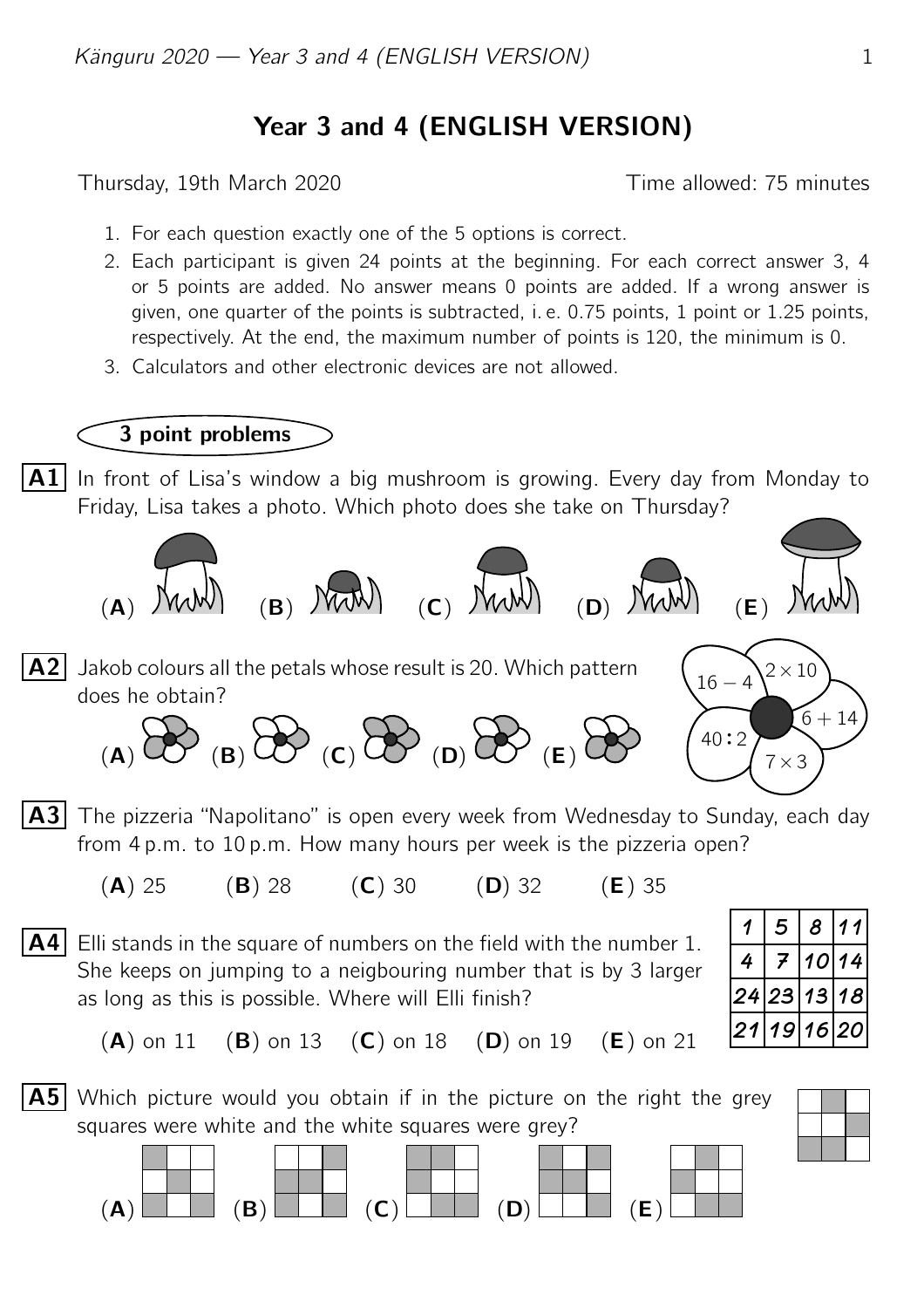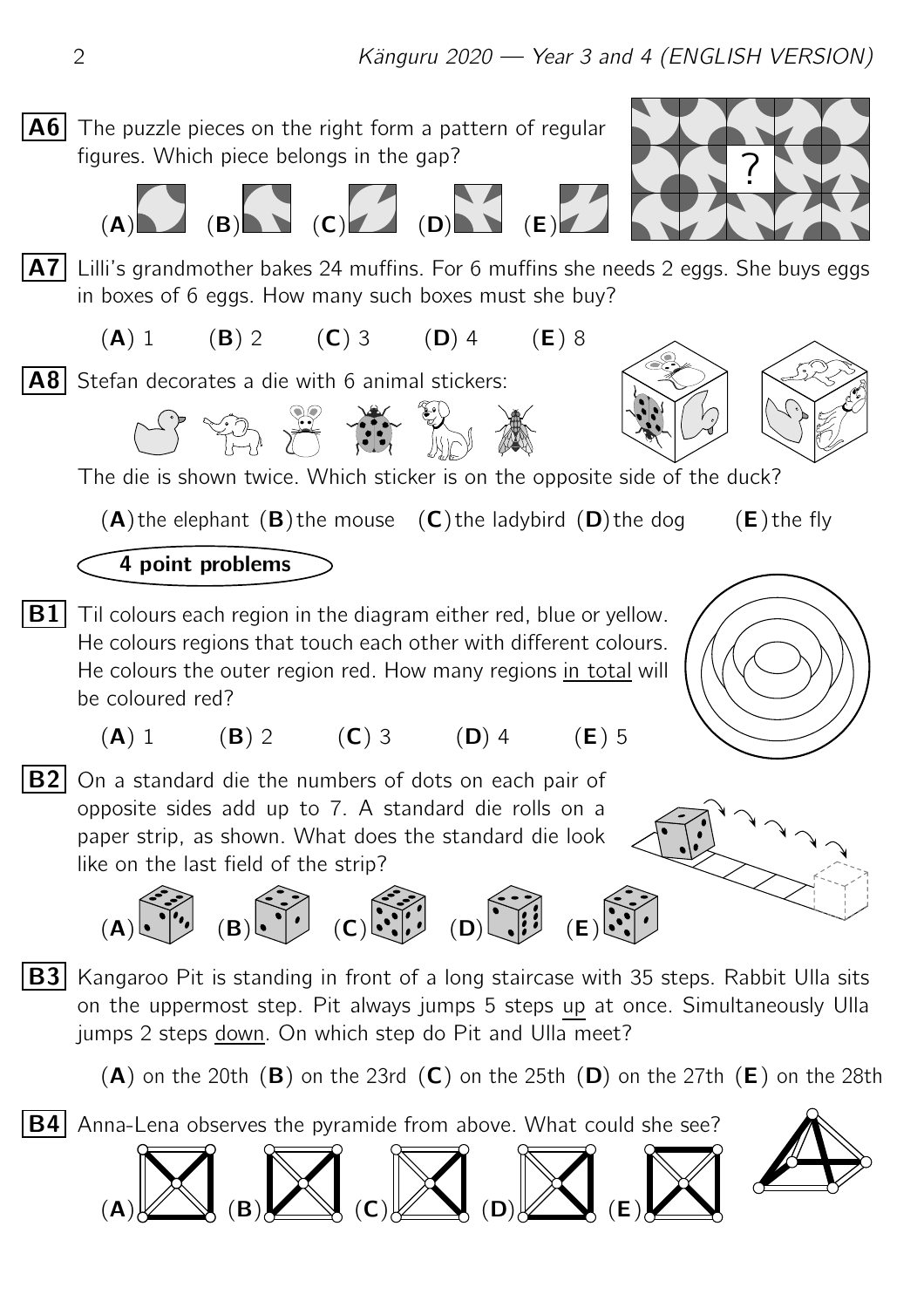$|\mathbf{B5}|$  During the holidays Lea read 3 books. Jan read 3 times as many books as Lea. Tamo read 3 books more than Lea. Karla read 3 books less than Jan. Which two children read the same number of books during the holidays?

- $(A)$  Lea and Karla  $(B)$  Tamo and Karla
- $(C)$  Jan and Tamo  $(D)$  Lea and Tamo
- (E) Jan and Karla



- $\overline{\mathsf{B6}}$  Using the same game pieces  $\sqrt[\mathbb{J}]{1}$  the ring on the right should be completed. Neighbouring game pieces must touch with the same number. Which number will lie on the question mark?
	- (A) 1 (B) 2 (C) 3 (D) 4 (E) 5



 $(A)$  9 years (B) 11 years (C) 13 years (D) 17 years (E) 23 years

- **B8** The shapes in the diagram cover the numbers from 1 to 8. The numbers under the triangles add up to 10, and the numbers under the squares add up to 20. Which number is covered by the circle?
	- (A) 3 (B) 4 (C) 5 (D) 6 (E) 7

## 5 point problems

 $|C1|$  After school we bought some ice cream, one scoop for each of us. We ordered 3 scoops of vanilla, 2 scoops of chocolate and one scoop of walnut.

The ice cream seller put one topping on each scoop. He used 3 cherries, 2 wafers and 1 chocolate chip. All decorated scoops were different. Which of the following combinations was not served?

 $(A)$  walnut with a wafer (B) chocolate with a cherry  $(C)$  vanilla with a cherry  $(D)$  chocolate with a wafer  $(E)$  vanilla with a chocolate chip

- $|C2|$  Hugo has two types of sticks. The short ones are 10 cm long, the long ones 30 cm. Hugo takes some of the sticks and notices that he can put them together to form a square without laying sticks on top of each other. Which sticks could he have taken?
	- $(A)$  5 short and 2 long sticks  $(B)$  6 short sticks  $(C)$  4 short and 2 long sticks

- 
- $(D)$  6 long sticks  $(E)$  3 short and 3 long sticks